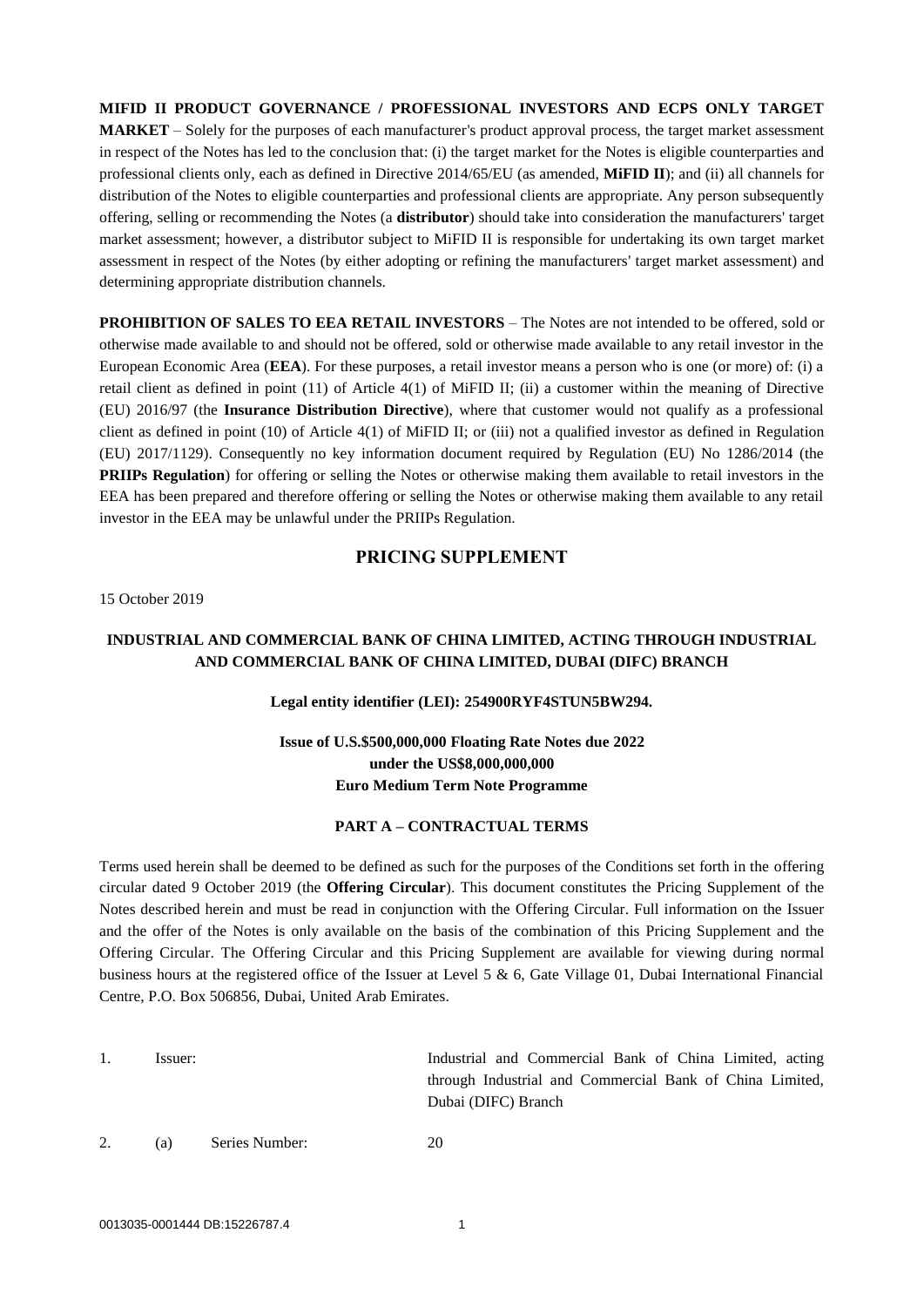<span id="page-1-0"></span>

|     | (b)                                                                                | Tranche Number:                                                              | 1                                                                                                                                                                                          |
|-----|------------------------------------------------------------------------------------|------------------------------------------------------------------------------|--------------------------------------------------------------------------------------------------------------------------------------------------------------------------------------------|
|     | (c)                                                                                | Date on which the Notes will be<br>consolidated and form a single<br>Series: | Not Applicable                                                                                                                                                                             |
| 3.  |                                                                                    | Specified Currency or Currencies:                                            | U.S. dollars $($ U.S. $$)$                                                                                                                                                                 |
| 4.  |                                                                                    | <b>Aggregate Nominal Amount:</b>                                             |                                                                                                                                                                                            |
|     | (a)                                                                                | Series:                                                                      | U.S.\$500,000,000                                                                                                                                                                          |
|     | (b)                                                                                | Tranche:                                                                     | U.S.\$500,000,000                                                                                                                                                                          |
| 5.  | <b>Issue Price:</b>                                                                |                                                                              | 100.000 per cent. of the Aggregate Nominal Amount                                                                                                                                          |
| 6.  | (a)                                                                                | <b>Specified Denominations:</b>                                              | U.S.\$200,000 and integral multiples of U.S.\$1,000 in excess<br>thereof                                                                                                                   |
|     | (b)                                                                                | <b>Calculation Amount:</b>                                                   | U.S.\$1,000                                                                                                                                                                                |
| 7.  | (a)                                                                                | <b>Issue Date:</b>                                                           | 17 October 2019                                                                                                                                                                            |
|     | (b)                                                                                | <b>Interest Commencement Date:</b>                                           | <b>Issue Date</b>                                                                                                                                                                          |
| 8.  | <b>Maturity Date:</b>                                                              |                                                                              | Interest Payment Date falling in or nearest to October 2022                                                                                                                                |
| 9.  | <b>Interest Basis:</b>                                                             |                                                                              | 3 month USD-LIBOR + 0.66 per cent. Floating Rate<br>(see paragraph 15 below)                                                                                                               |
| 10. | Redemption Basis:                                                                  |                                                                              | Subject to any purchase and cancellation or early redemption,<br>the Notes will be redeemed on the Maturity Date at 100 per<br>cent. of their nominal amount                               |
| 11. | Change<br>of<br>Interest<br><b>Basis</b><br><b>or</b><br>Redemption/Payment Basis: |                                                                              | Not Applicable                                                                                                                                                                             |
| 12. | Put/Call Options:                                                                  |                                                                              | Not Applicable                                                                                                                                                                             |
| 13. | (a)                                                                                | Status of the Notes:                                                         | Senior                                                                                                                                                                                     |
|     | (b)                                                                                | Date<br>Board<br>approval<br>for<br>issuance of Notes obtained:              | 19 September 2019                                                                                                                                                                          |
|     | PROVISIONS RELATING TO INTEREST (IF ANY) PAYABLE                                   |                                                                              |                                                                                                                                                                                            |
| 14. |                                                                                    | <b>Fixed Rate Note Provisions</b>                                            | Not Applicable                                                                                                                                                                             |
| 15. | <b>Floating Rate Note Provisions</b>                                               |                                                                              | Applicable                                                                                                                                                                                 |
|     | (a)                                                                                | Specified<br>Payment<br>Interest<br>Dates:                                   | 17 January, 17 April, 17 July and 17 October in each year from<br>and including 17 January 2020 to and including 17 October<br>2022, subject to adjustment in accordance with the Business |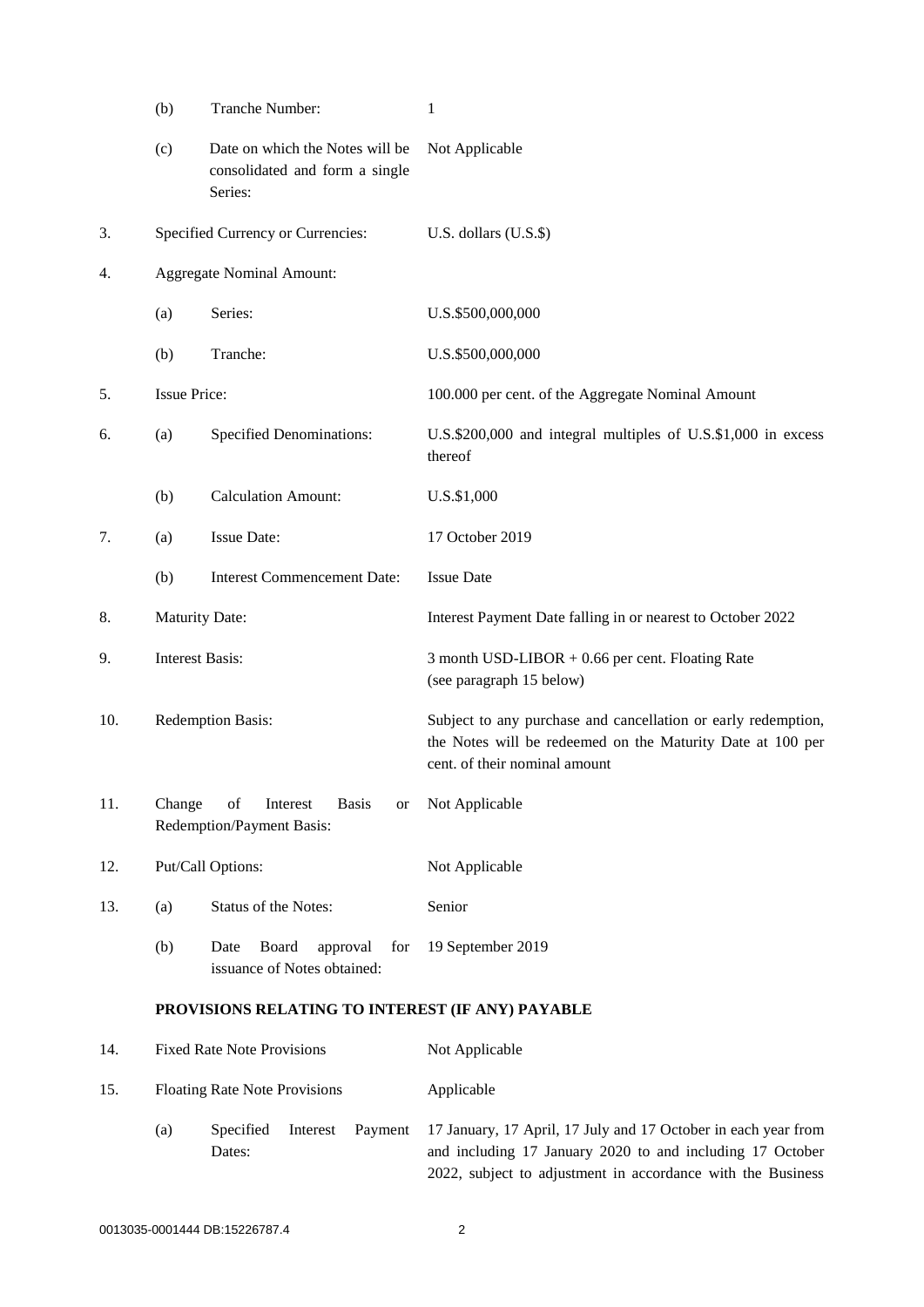# Day Convention set out in [\(b\) below](#page-2-0)

<span id="page-2-0"></span>

|     | (b)                                                      |                         | <b>Business Day Convention:</b>                                                           | Modified Following Business Day Convention                                            |
|-----|----------------------------------------------------------|-------------------------|-------------------------------------------------------------------------------------------|---------------------------------------------------------------------------------------|
|     | (c)                                                      |                         | Additional Business Centre(s):                                                            | Not Applicable                                                                        |
|     | (d)                                                      |                         | Manner in which the Rate of<br>Interest and Interest Amount is<br>to be determined:       | Screen Rate Determination                                                             |
|     | (e)                                                      | Party<br>Fiscal Agent): | responsible<br>for<br>calculating the Rate of Interest<br>and Interest Amount (if not the | Not Applicable                                                                        |
|     | Screen Rate Determination:<br>(f)                        |                         |                                                                                           |                                                                                       |
|     |                                                          |                         | Reference Rate:                                                                           | 3 month USD-LIBOR                                                                     |
|     |                                                          |                         | <b>Interest Determination</b><br>$Date(s)$ :                                              | Two London business days prior to the commencement of the<br>relevant Interest Period |
|     |                                                          |                         | Relevant Screen Page:                                                                     | Reuters page LIBOR01                                                                  |
|     |                                                          |                         | <b>Relevant Time:</b>                                                                     | 11:00 a.m. London time                                                                |
|     |                                                          |                         | Relevant<br>Financial<br>Centre:                                                          | London and New York                                                                   |
|     | (g)                                                      |                         | ISDA Determination:                                                                       | Not Applicable                                                                        |
|     | $Margin(s)$ :<br>(h)<br>Minimum Rate of Interest:<br>(i) |                         |                                                                                           | $+0.66$ per cent. per annum                                                           |
|     |                                                          |                         |                                                                                           | Not Applicable                                                                        |
|     | (j)                                                      |                         | Maximum Rate of Interest:                                                                 | Not Applicable                                                                        |
|     | (k)                                                      |                         | Day Count Fraction:                                                                       | Actual/360                                                                            |
| 16. |                                                          |                         | Zero Coupon Note Provisions                                                               | Not Applicable                                                                        |
|     | PROVISIONS RELATING TO REDEMPTION                        |                         |                                                                                           |                                                                                       |
| 17. |                                                          | Issuer Call:            |                                                                                           | Not Applicable                                                                        |
| 18. | <b>Investor Put:</b>                                     |                         |                                                                                           | Not Applicable                                                                        |
|     |                                                          |                         |                                                                                           |                                                                                       |

19. Final Redemption Amount: U.S.\$1,000 per Calculation Amount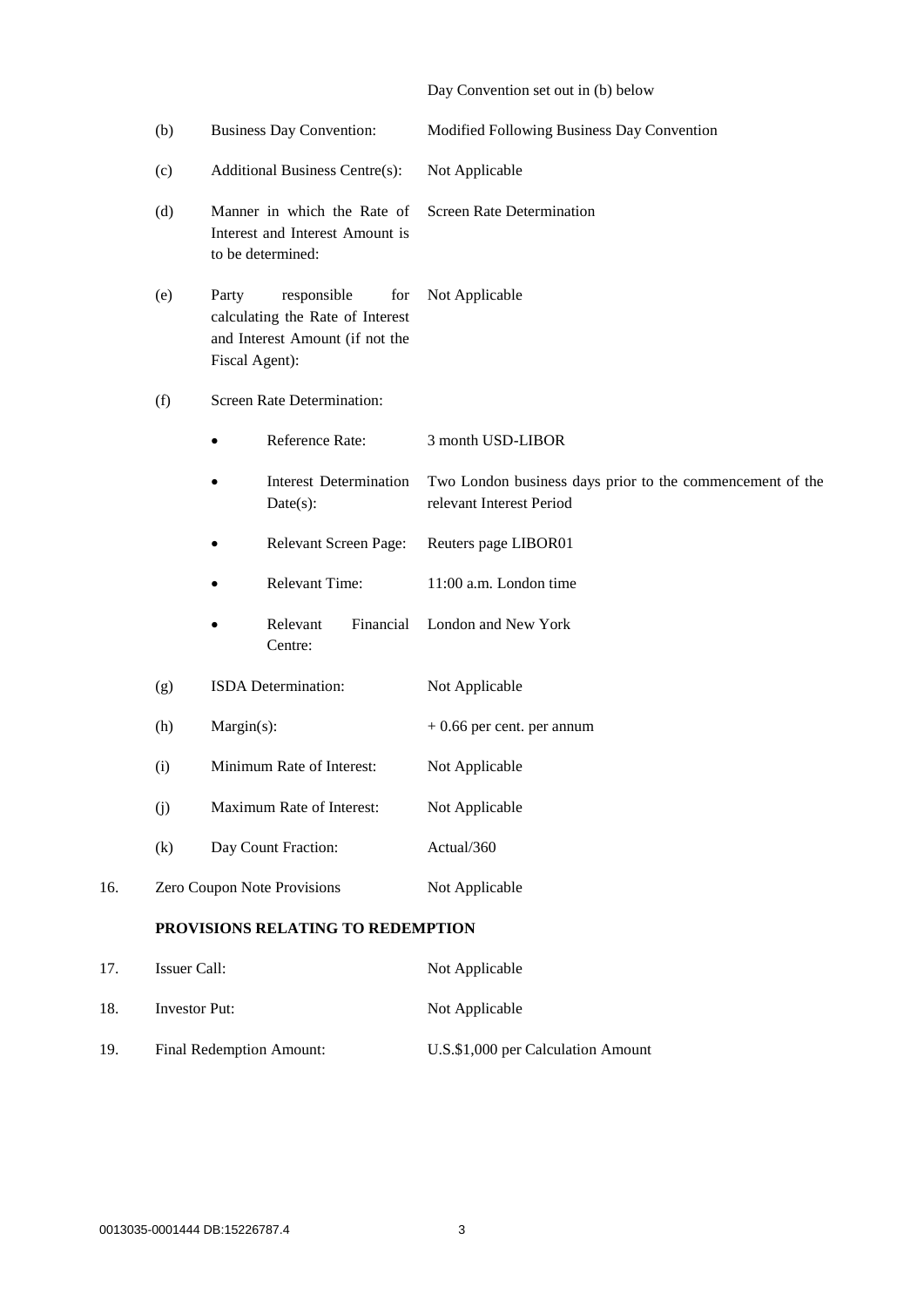20. Early Redemption Amount payable on U.S.\$1,000 per Calculation Amount redemption for taxation reasons or on event of default and/or the method of calculating the same (if required):

## **GENERAL PROVISIONS APPLICABLE TO THE NOTES**

- 21. Registered Global Note (U.S.\$500,000,000 nominal amount) Form of Notes: registered in the name of a nominee for a common depositary for Euroclear and Clearstream, Luxembourg
- $22.$ **Additional Financial Centre(s):** Not Applicable
- 23. Offshore Renminbi Centre(s): Not Applicable
- 24. Talons for future Coupons to be attached Not Applicable to Definitive Notes in bearer form (and dates on which such Talons mature):

#### **THIRD PARTY INFORMATION**

Not Applicable

Signed on behalf of Industrial and Commercial Bank of China Limited, acting through Industrial and Commercial Bank of China Limited, Dubai (DIFC) Branch

By:

duly authorised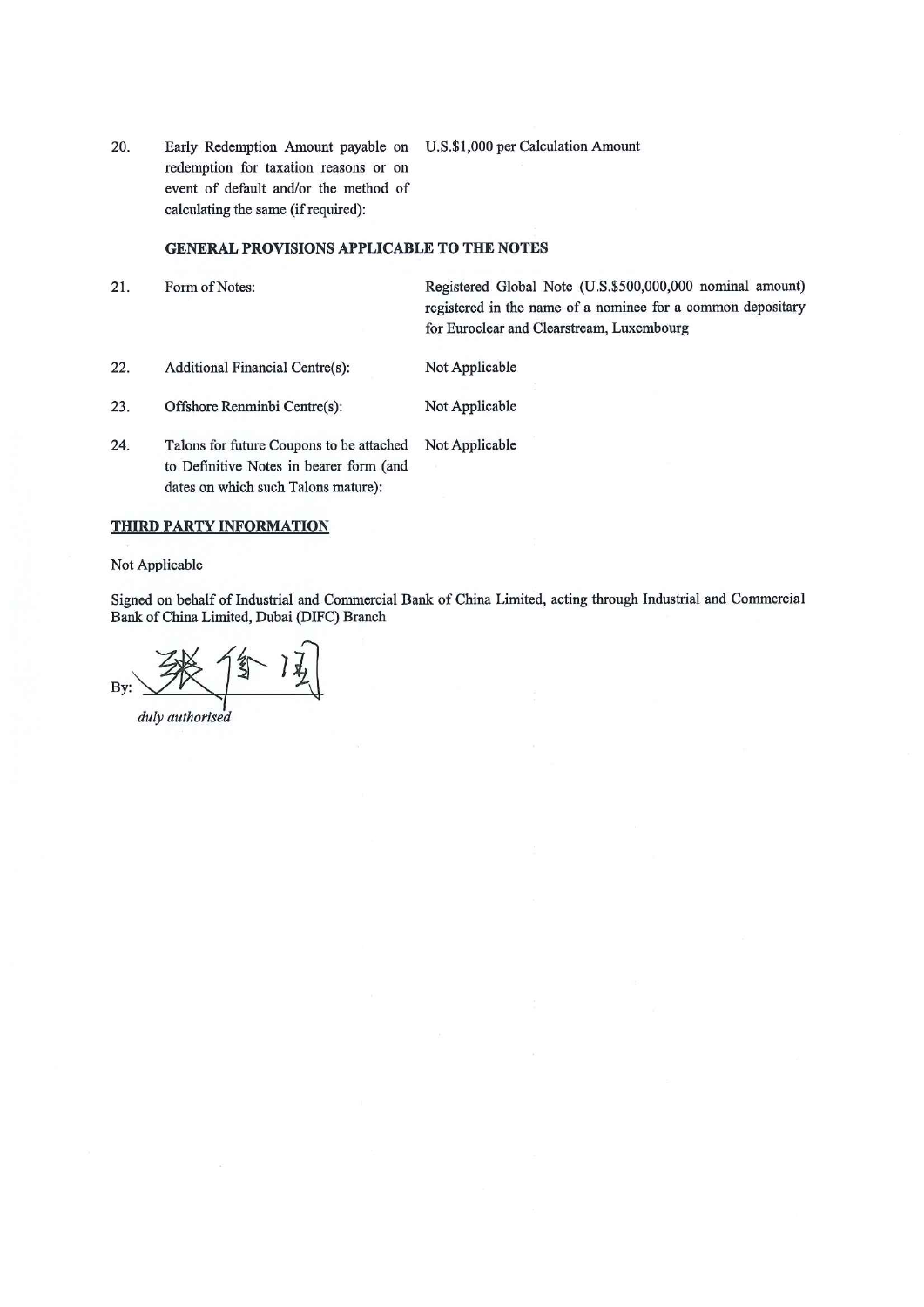### **PART B – OTHER INFORMATION**

#### **1. LISTING AND ADMISSION TO TRADING**

|    | (a)            | Listing and Admission to trading                               | Application has been made by the Issuer (or on its<br>behalf) for the Notes to be admitted to trading on the<br>London Stock Exchange plc's International Securities<br>Market with effect from 17 October 2019 and Nasdaq<br>Dubai with effect from 17 October 2019 and listing on<br>the Official List maintained by the Dubai Financial<br>Services Authority with effect from 17 October 2019.                                                                                                                                                                                                                                                                        |
|----|----------------|----------------------------------------------------------------|---------------------------------------------------------------------------------------------------------------------------------------------------------------------------------------------------------------------------------------------------------------------------------------------------------------------------------------------------------------------------------------------------------------------------------------------------------------------------------------------------------------------------------------------------------------------------------------------------------------------------------------------------------------------------|
|    | (b)            | Estimate of total expenses related to<br>admission to trading: | International Securities Market: £6,515                                                                                                                                                                                                                                                                                                                                                                                                                                                                                                                                                                                                                                   |
|    |                |                                                                | Nasdaq Dubai: U.S.\$2,000                                                                                                                                                                                                                                                                                                                                                                                                                                                                                                                                                                                                                                                 |
| 2. | <b>RATINGS</b> |                                                                |                                                                                                                                                                                                                                                                                                                                                                                                                                                                                                                                                                                                                                                                           |
|    | Ratings:       |                                                                | The Notes to be issued are expected to be rated A1 by<br>Moody's Investors Service Hong Kong Limited.                                                                                                                                                                                                                                                                                                                                                                                                                                                                                                                                                                     |
|    |                |                                                                | Moody's Investors Service Hong Kong Limited is not<br>established in the European Union and has not applied<br>for registration under Regulation (EC) No. 1060/2009<br>(as amended) (the CRA Regulation). The rating of<br>Moody's Investors Service Hong Kong Limited has<br>been endorsed by Moody's Investors Service Ltd. in<br>accordance with the CRA Regulation. Moody's<br>Investors Service Ltd. is established in the European<br>Union and registered under the CRA Regulation. As<br>such Moody's Investors Service Ltd. is included in the<br>list of credit rating agencies published by the European<br>Securities and Markets Authority on its website in |

## **3. INTERESTS OF NATURAL AND LEGAL PERSONS INVOLVED IN THE ISSUE**

Save for any fees payable to the Managers, so far as the Issuer is aware, no person involved in the issue of the Notes has an interest material to the offer. The Managers and their affiliates have engaged, and may in the future engage, in investment banking and/or commercial banking transactions with, and may perform other services for, the Issuer and its affiliates in the ordinary course of business.

#### **4. YIELD**

Indication of yield: Not Applicable

accordance with the CRA Regulation. The European Securities and Markets Authority has indicated that ratings issued in Hong Kong which have been endorsed by Moody's Investors Service Ltd. may be used in the European Union by the relevant market participants.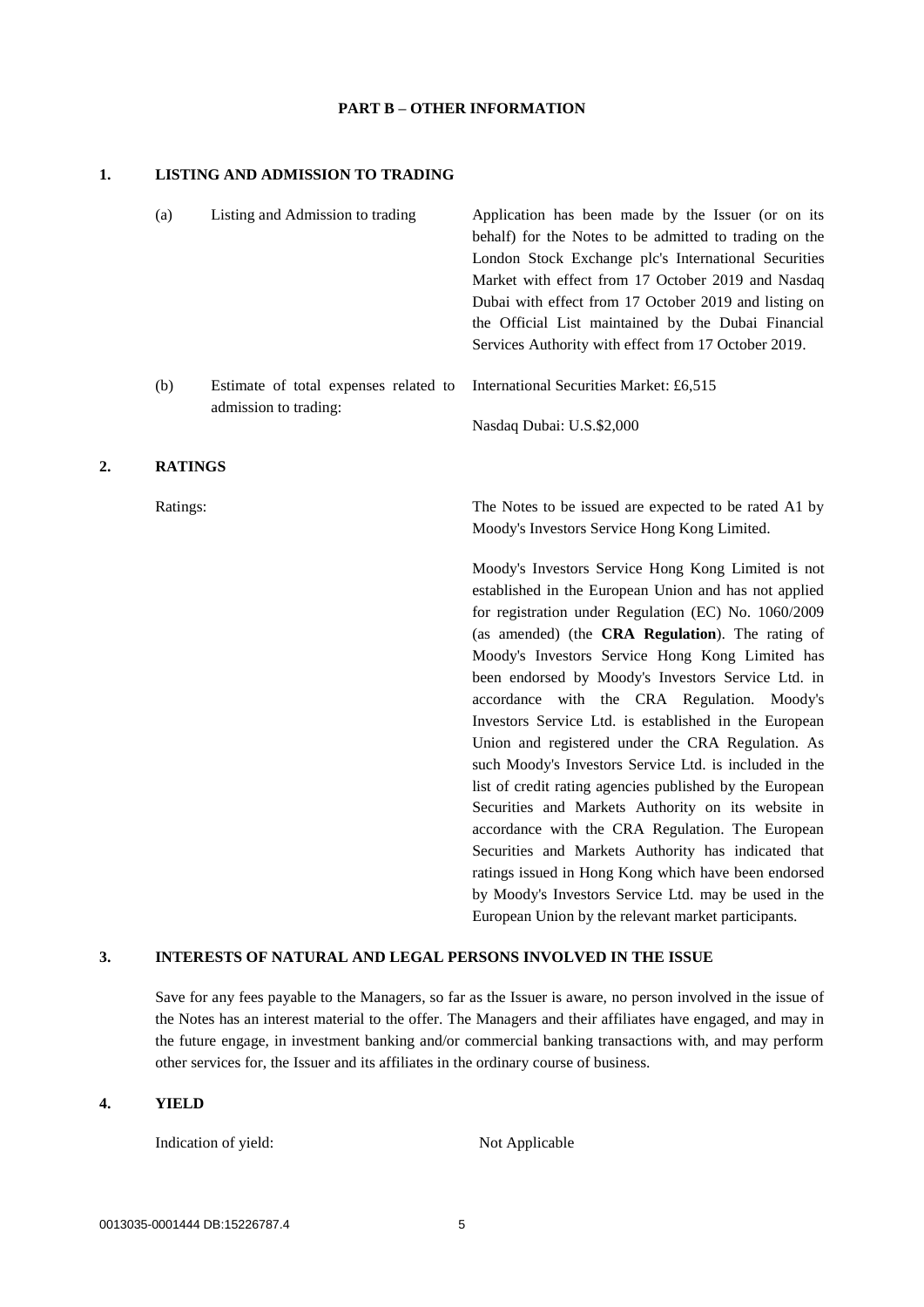# **5. HISTORIC INTEREST RATES**

Details of historic USD-LIBOR rates can be obtained from Reuters.

# **6. OPERATIONAL INFORMATION**

|    | (a) | ISIN:                                                                                                                                      | XS2066372777                                                                                                                                                                                                                                                                                                                                                                                                                                                                                                                                                                       |
|----|-----|--------------------------------------------------------------------------------------------------------------------------------------------|------------------------------------------------------------------------------------------------------------------------------------------------------------------------------------------------------------------------------------------------------------------------------------------------------------------------------------------------------------------------------------------------------------------------------------------------------------------------------------------------------------------------------------------------------------------------------------|
|    | (b) | Common Code:                                                                                                                               | 206637277                                                                                                                                                                                                                                                                                                                                                                                                                                                                                                                                                                          |
|    | (c) | CFI:                                                                                                                                       | See, as updated, as set out on the website of the<br>Association of National Numbering Agencies (ANNA)<br>or alternatively sourced from the responsible National<br>Numbering Agency that assigned the ISIN                                                                                                                                                                                                                                                                                                                                                                        |
|    | (d) | FISN:                                                                                                                                      | See, as updated, as set out on the website of the<br>Association of National Numbering Agencies (ANNA)<br>or alternatively sourced from the responsible National<br>Numbering Agency that assigned the ISIN                                                                                                                                                                                                                                                                                                                                                                        |
|    | (e) | <b>CMU</b> Instrument Number:                                                                                                              | Not Applicable                                                                                                                                                                                                                                                                                                                                                                                                                                                                                                                                                                     |
|    | (f) | Any clearing system(s) other than<br>Euroclear<br>and<br>Clearstream,<br>Luxembourg<br>the<br>relevant<br>and<br>identification number(s): | Not Applicable                                                                                                                                                                                                                                                                                                                                                                                                                                                                                                                                                                     |
|    | (g) | Delivery:                                                                                                                                  | Delivery against payment                                                                                                                                                                                                                                                                                                                                                                                                                                                                                                                                                           |
|    | (h) | Names and addresses of additional<br>Paying Agent(s) (if any):                                                                             | Not Applicable                                                                                                                                                                                                                                                                                                                                                                                                                                                                                                                                                                     |
| 7. |     | <b>DISTRIBUTION</b>                                                                                                                        |                                                                                                                                                                                                                                                                                                                                                                                                                                                                                                                                                                                    |
|    | (a) | Method of distribution:                                                                                                                    | Syndicated                                                                                                                                                                                                                                                                                                                                                                                                                                                                                                                                                                         |
|    | (b) | If syndicated, names of Managers:                                                                                                          | Agricultural Bank of China Limited Hong Kong Branch,<br>incorporated in the People's Republic of China with<br>limited liability<br>Bank of Communications Co., Ltd. Hong Kong Branch,<br>a joint stock company incorporated in the People's<br>Republic of China with limited liability<br>Crédit Agricole Corporate and Investment Bank<br><b>Emirates NBD Bank PJSC</b><br>First Abu Dhabi Bank P.J.S.C.<br><b>HSBC</b> Bank plc<br><b>ICBC</b> International Securities Limited<br>Industrial and Commercial Bank of China (Asia)<br>Limited<br><b>Standard Chartered Bank</b> |
|    | (c) | Date of Subscription Agreement:                                                                                                            | 15 October 2019                                                                                                                                                                                                                                                                                                                                                                                                                                                                                                                                                                    |